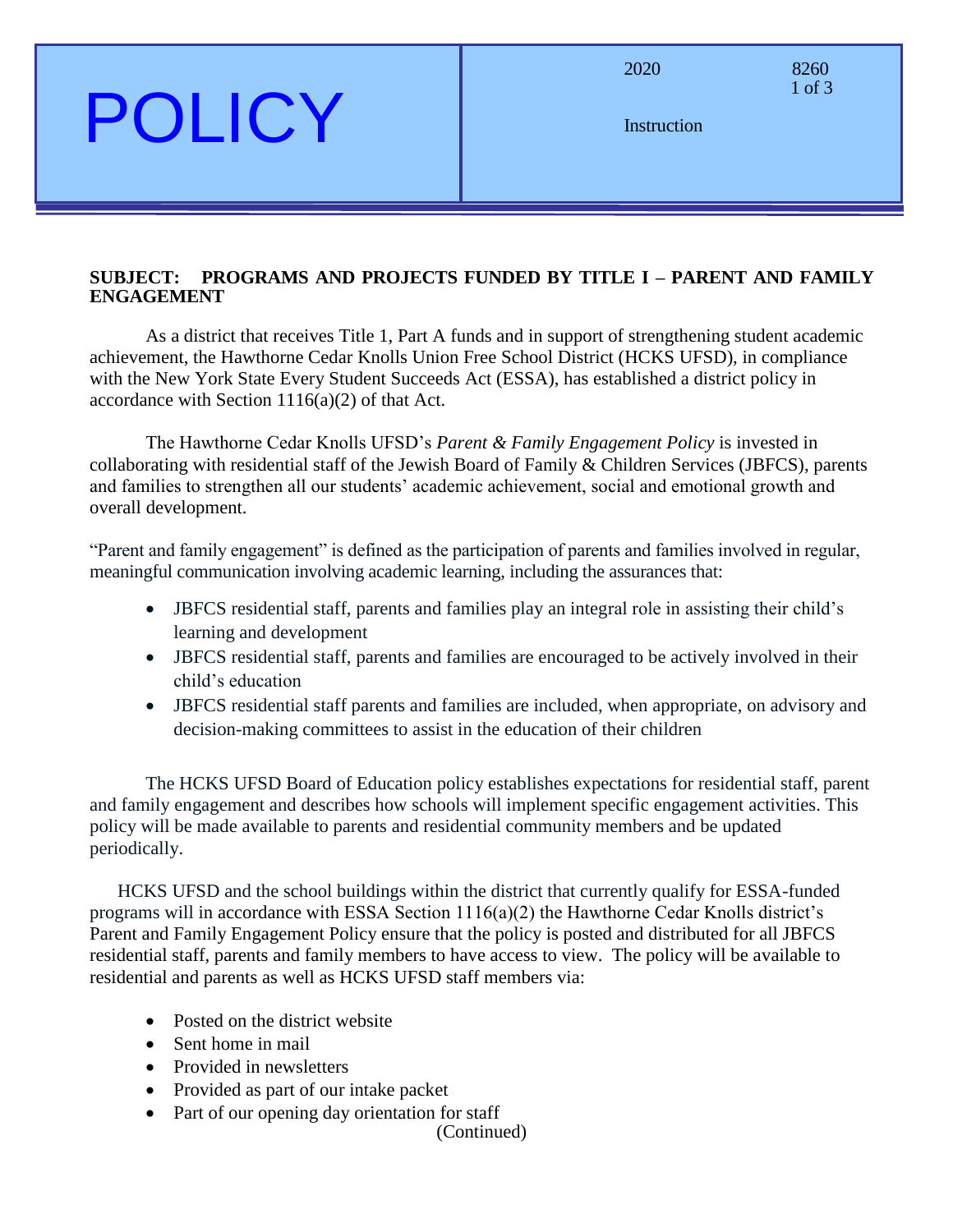# POLICY

2020 8260

2 of 3

**Instruction** 

#### **SUBJECT: PROGRAMS AND PROJECTS FUNDED BY TITLE I – PARENT AND FAMILY ENGAGEMENT (Cont'd.)**

Additionally, HCKS UFSD will:

- Host an annual meeting and invite JBFCS staff and parents/guardians of participating students to attend this informational meeting about the school's programs tied to ESSA funding. The schools will involve parents when determining meeting dates and will offer a flexible number of meetings to be held at convenient times and places for families. The school's Parent and Family Engagement Plan and dates for meetings will be sent home with students at the beginning of each school year and be posted to the school's website
- Provide timely information about ESSA-funded programs to JBFCS staff, parents/ guardians of participating students and make available to parents/ guardians, family members, and/or other stakeholders (JBFCS staff) information about filing a complaint with New York State or HCKS regarding ESSA-funded programs

Furthermore, HCKS UFSD's staff and JBFCS agency staff will collaborate to develop and implement district improvement plans as it relates to communication, safety and security and school programs to foster educational, social and emotional growth of our students.

Hawthorne Cedar Knolls UFSD's Parent and Family Engagement Policy will foster communication, engagement and collaboration between the school and agency/residential staff, parents/ guardians and families. Parents will be invited to attend:

- Case Manager Meetings
- Open Houses
- Extra- curricular activities: Sporting Events, Class Trips, etc.

The Hawthorne Cedar Knolls UFSD, in communication with JBFCS staff, parents/ guardians and families will touch on important topics such as:

- NYSED Academic Standards
- NYS Assessments
- Progress monitoring
- Student IEPs and meetings
- Interventions and supports